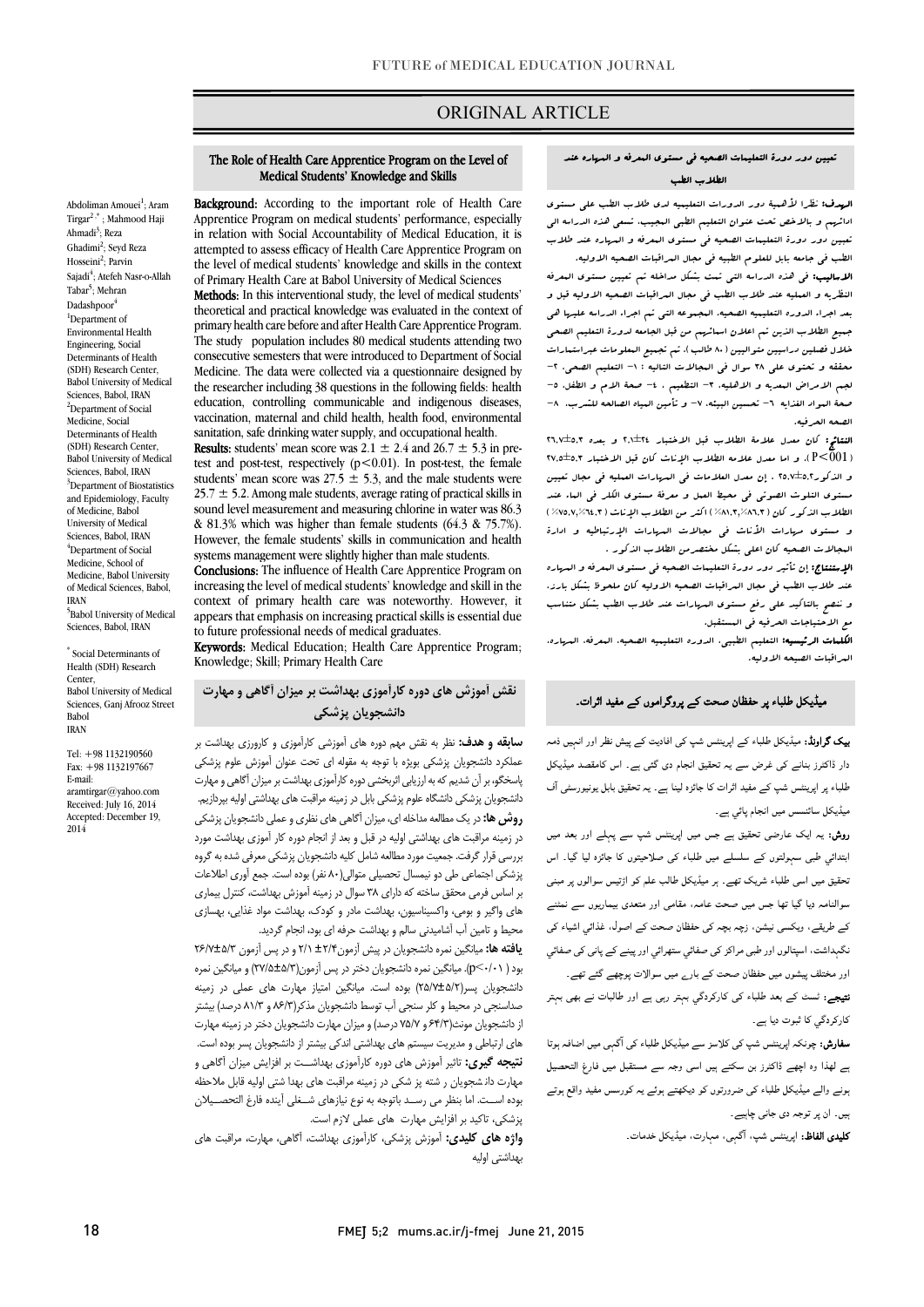### INTRODUCTION

Ministry of Health and Medical Education is in charge of providing, maintaining and promoting public health. In order to achieve such a goal, qualified workforce is required that are acquainted with social needs. Recently, authorities have paid more attention to Social Accountability of Medical Education and Community-oriented Medical Education (1- 4). Prior experiences represent that only a small proportion of people demand hospital services and particularly specialized medical services while a considerable proportion of people's health-medical needs are provided by Primary Health Care (PHC) (5-6). The most crucial measures in PHC are health education, applying methods of food storage and preservation, providing sufficient safe drinking water, environmental sanitation, maternal and child health, family planning, immunization, occupational health services, oral hygiene, and etc.

Medicine is more considered as an art rather than a science. In addition to gaining science as a priority, a doctor should have various skills in observation and using his/her senses, also the ability to analyze theories and compare them with the patient condition. Moreover, doctors should learn practical skills, time management, communication skills, and as the country medical education stakeholders want, they should have the capability to manage health and hygiene of health centers (7-10).

Accordingly, medical students attend one-month Health Care Apprentice Program in order to gain required knowledge and skills to perform the last task as well as becoming capable to cover health and hygiene needs of the society. Hitherto, limited studies have been conducted on the mentioned programs. For instance, Ghadimi et al (2014) study showed that some issues have become more important, according to the current condition of the society such as occupational health, mental health and elders health (11).

Since Health Care Apprentice Programs have significant impact on doctors who are the stakeholders of health in society or in other words who provide the main health and hygiene of the people, we attempted to assess the influence of theoretical and practical lessons of one of these courses (Health Care Apprentice Program) on the level of medical students' knowledge and skill in the context of primary health care at Babol University of Medical Sciences.

### METHODS

In this interventional study, level of theoretical and practical knowledge of medical students of Babol University of Medical Sciences about primary health care was evaluated before and after the program. The study population was 80 students including all students referred to Department of Social Medicine in two consecutive semesters. The inclusion criterion was the students who were introduced to Department of Social Medicine to attend HealthCare Apprentice Program and the exclusion criterion was the students who have failed or attended the course before.

The data was collected via a questionnaire designed by the researcher, including 38 questions about primary health care such as health education, controlling communicable and

 indigenous diseases, vaccination, maternal and child health, health environmental sanitation, providing safe drinking water, and occupational health. In order to assess students' awareness and content validity were developed towards six faculty members of Social Medicine Department. food and nutrition quality improvement, in this section, each correct reply had 1 score. Face validity

 Objective Structured Clinical Exams-OSCE was used by determine students' skill in the following subjects: vaccination, measuring vital horoscope and health indicators, completing family file and extracting data, sound level measurement and measuring chlorine in water. The data was analyzed by SPSS (ver.16); moreover, descriptive The present research is confirmed to be conducted by the permission of University Ethics Committee. faculty members of Social Medicine Department to statistics indicators, t-test and paired t-test were conducted.

# RESULTS

The mean of students' knowledge was  $2.1 \pm 2.37$  in pre-test before attending the training Social Medicine Department. However, their mean score increased after they participated in one-month training course to 26.7  $\pm$  5.31 as the results of post-test show  $(p<0.01)$ . The average of post education with a little difference between them, however, t-test did not present any significant difference between the two groups. Attending Health Care Apprentice Program, the data showed 71.4 and at most 10400), on average 20 times more. scores were  $27.5 \pm 5.3$  in females and  $25.7 \pm 5.2$  in males that students' knowledge has enhanced significantly (at least

 Before attending the training course, the least knowledge of students was about vital horoscope and its indicators and the highest level of knowledge was about health system structure and parts of primary health care. However, when the knowledge developed in food health highly; while, the least level of knowledge was for vital horoscope and measurement of extractive indicators. students took the course, as presented in diagram 1, their

 In diagram 2, the mean of empowerment and skill acquisition conduct some activities including how to extract information and health rates, how to measure chlorine in drinking water and conduct measuring level of sound. As the results present, the mean of skill development among all of the development in different issues were rather similar for both male and female students, male students' average score was higher in some practical skills such as sound level In Contrast, the female students' skills was higher than the male in communication and health system management however there was no statistically significant difference. among medical students is presented so that they can students is more than 60 percent. Although levels of measurement and water chlorine (86.3 & 81.3, respectively).

## DISCUSSION

 An absolute necessity to continue and develop an organization or educational environment like universities is to assess and reform students and educational programs in different way (12). Therefore, respecting practitioners of health care apprentice program at medical faculty, the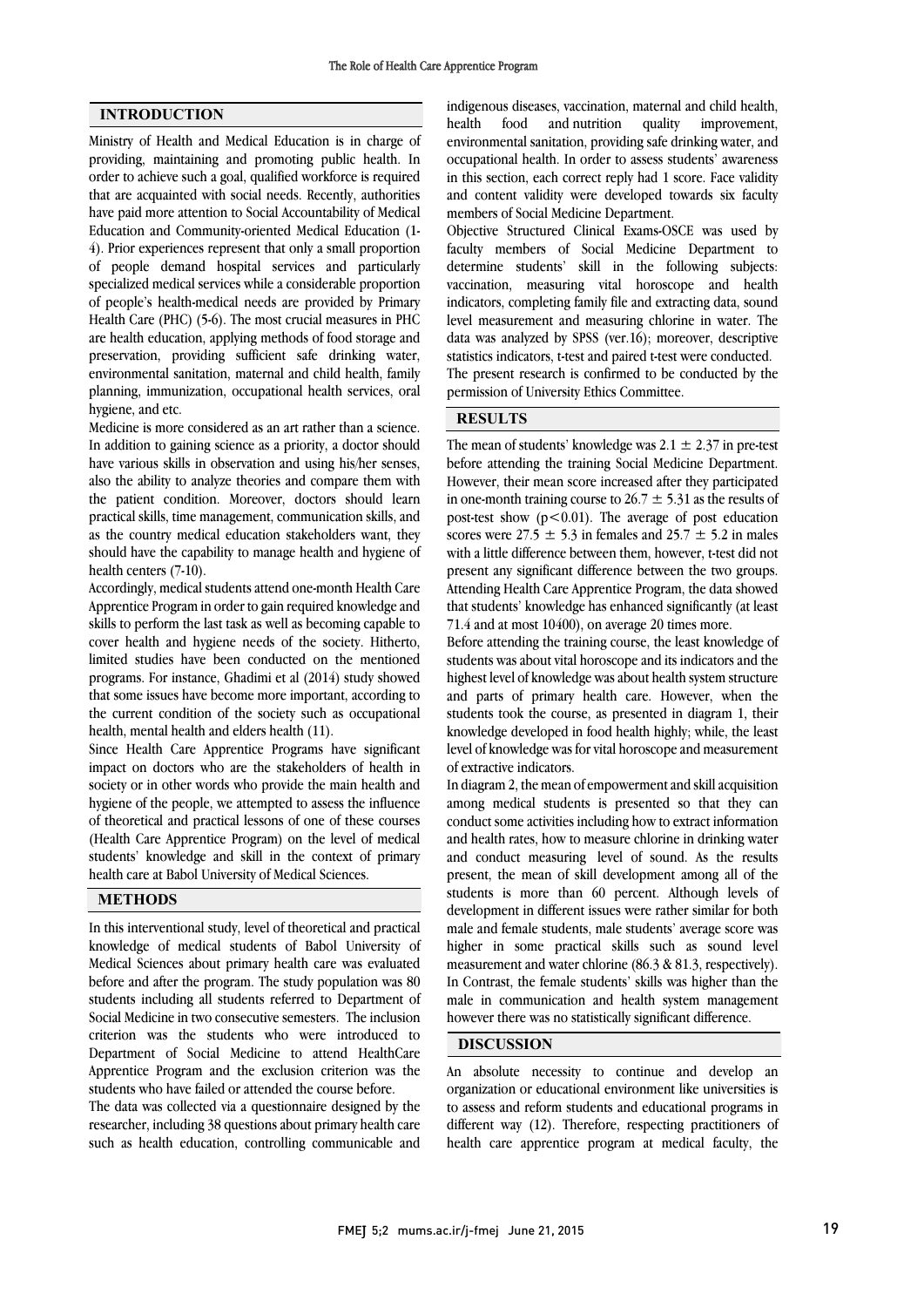current study assess the students' knowledge and skill about some required skills that provide public health and hygiene and also indirectly assess the performance of health training According to the results, the impact of apprentice programs on the medical students' skill and knowledge development was fairly considerable. In so far as, in the pre-test the level was very low and near to zero while upgraded to 60 percent  $t_{\text{trainings}}$  are efficient in transferring concepts and skills to medical students, but also the faculty member and involved team in health care apprentice program and social medicine. after education  $(p>0.05)$ . Consequently, not only the

training experts have had a good performance.

 It should be mentioned that the achievement was considerable in some areas like food health and health extracting date from vital horoscope there were some shortages to reach the desired educational results. In this regard, it is probable that the students' performance was better in the mentioned items due to gaining some information during previous courses, while vital horoscope system management; while, in some other areas like was a totally new subject to them .

Recently, Social Accountability of Medical Education and



Diagram 1. Comparing medical students' knowledge level of primary health care who attended Health Care Apprentice<br>Presented the face and effect training) Program (before and after training)



 Diagram 2. The percentage of skill development among medical students attending health care apprentice program in the j  $\overline{a}$ context of primary health care